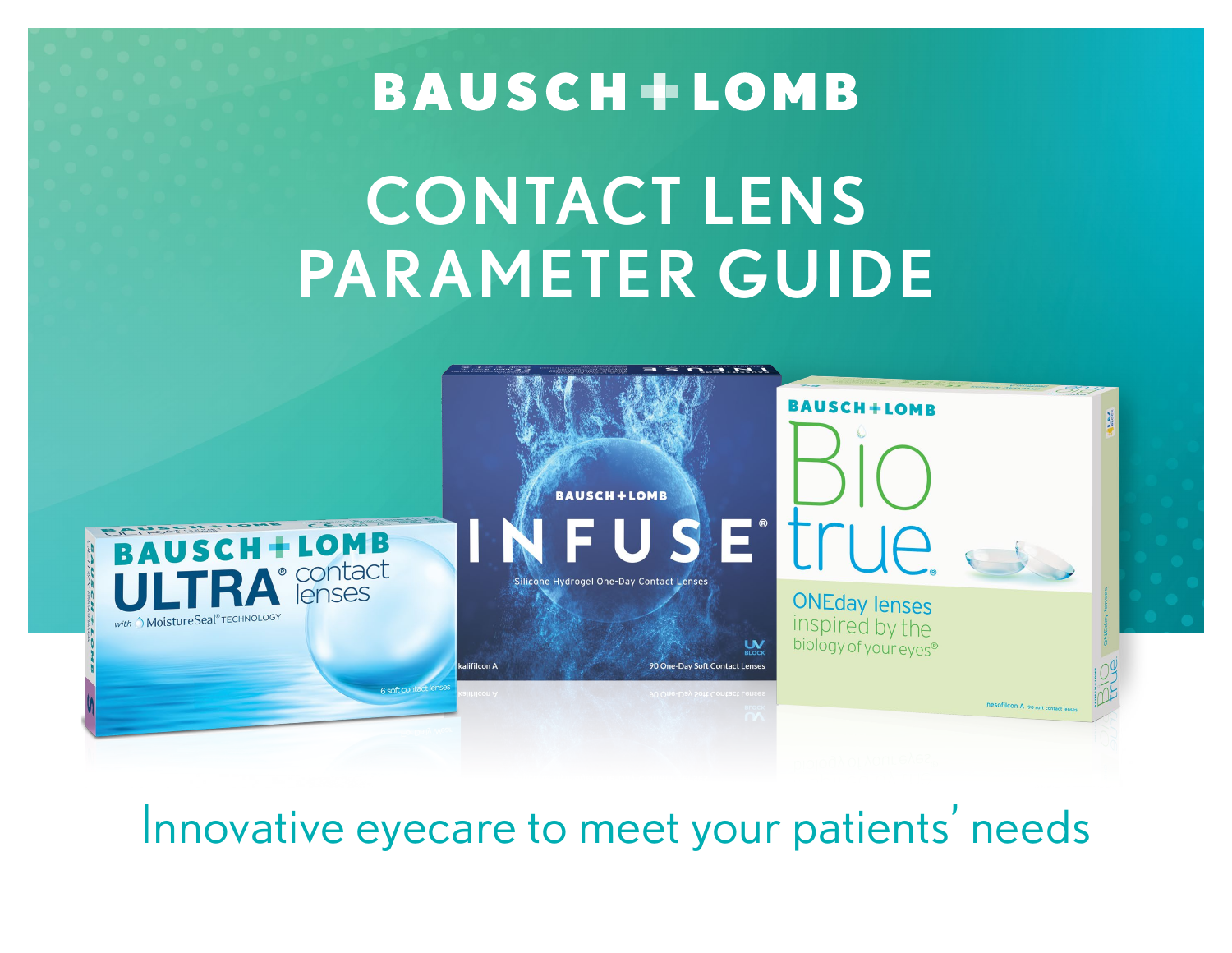#### Bausch + Lomb ULTRA® monthly contact lenses

|                                           | <b>BAUSCH+LOMB</b><br><b>ULTRA</b> <sup>*</sup> lenses                 | <b>BAUSCH+LOMB</b><br><b>ULTRA</b> <sup>*</sup> Contact                    | <b>BAUSCH+LOMB</b><br><b>ULTRA</b> <sup>*</sup> <i>contact</i>                                                  | <b>BAUSCH+LOMB</b><br><b>ULTRA</b> <sup>*</sup> Contact                                                            |                                                                                             |  |  |
|-------------------------------------------|------------------------------------------------------------------------|----------------------------------------------------------------------------|-----------------------------------------------------------------------------------------------------------------|--------------------------------------------------------------------------------------------------------------------|---------------------------------------------------------------------------------------------|--|--|
|                                           | <b>Bausch + Lomb ULTRA®</b>                                            | <b>Bausch + Lomb ULTRA®</b><br>for Astigmatism                             | <b>Bausch + Lomb ULTRA®</b><br>for Presbyopia                                                                   | <b>Bausch + Lomb ULTRA®</b><br><b>Multifocal for Astigmatism</b>                                                   |                                                                                             |  |  |
| <b>Material</b>                           | samfilcon A                                                            | samfilcon A                                                                | samfilcon A                                                                                                     | samfilcon A                                                                                                        |                                                                                             |  |  |
| <b>Water content</b>                      | 46%                                                                    | 46%                                                                        | 46%                                                                                                             | 46%                                                                                                                |                                                                                             |  |  |
| <b>Oxygen permeability (Dk)</b>           | 163                                                                    | 114                                                                        | 163                                                                                                             | 114                                                                                                                |                                                                                             |  |  |
| <b>Design technology</b>                  | MoistureSeal <sup>®</sup><br>Technology                                | OpticAlign <sup>™</sup> Design,<br>MoistureSeal <sup>®</sup><br>Technology | 3-Zone Progressive <sup>™</sup> Design,<br>center-near aspheric optics,<br>MoistureSeal <sup>®</sup> Technology | 3-Zone Progressive <sup>™</sup> Design,<br>OpticAlign <sup>®</sup> Design,<br>MoistureSeal <sup>®</sup> Technology |                                                                                             |  |  |
| <b>Base curve</b>                         | 8.5 mm                                                                 | 8.6 mm                                                                     | 8.5 mm                                                                                                          | 8.6 mm                                                                                                             |                                                                                             |  |  |
| <b>Diameter</b>                           | 14.2 mm                                                                | 14.5 mm                                                                    | 14.2 mm                                                                                                         | 14.5 mm                                                                                                            |                                                                                             |  |  |
| <b>Center thickness</b>                   | $0.07$ mm $@ -3.00D$                                                   | $0.10$ mm $@ -3.00D$                                                       | 0.07 mm @ -3.00D                                                                                                | $0.11$ mm $@ -3.00D$                                                                                               |                                                                                             |  |  |
| <b>Powers</b>                             | +6.00D to -12.00D<br>in 0.25D steps<br>$(0.50D$ steps above $-6.00D$ ) | +6.00D to -9.00D<br>in 0.25D steps<br>(0.50D steps above -6.00D)           | +6.00D to -10.00D<br>in 0.25D steps<br>(including plano)                                                        | +4.00D to -6.00D in 0.25D steps                                                                                    |                                                                                             |  |  |
| <b>ADDs</b>                               |                                                                        |                                                                            | Low: +0.75D to +1.50D<br>(spectacle Add)<br>High: +1.75D to +2.50D<br>(spectacle Add)                           | Low: +0.75D to +1.50D<br>High: +1.75D to +2.50D                                                                    | (spectacle Add)<br>(spectacle Add)                                                          |  |  |
| <b>Cylinder powers</b>                    |                                                                        | $-0.75D$ , $-1.25D$ , $-1.75D$ ,<br>$-2.25D, -2.75D$                       |                                                                                                                 | $-0.75D$ , $-1.25D$ ,<br>$-1.75D$                                                                                  | $-2.25D, -2.75D$                                                                            |  |  |
| Axes                                      |                                                                        | $10^{\circ}$ to $180^{\circ}$ in $10^{\circ}$ steps                        |                                                                                                                 | 10° to 180°<br>in $10^\circ$ steps                                                                                 | 10°, 20°, 70°,<br>$80^\circ, 90^\circ, 100^\circ$<br>$110^\circ, 160^\circ$ ,<br>170°, 180° |  |  |
| <b>Orientation mark</b>                   |                                                                        | 6 o'clock                                                                  |                                                                                                                 | 6 o'clock                                                                                                          |                                                                                             |  |  |
| <b>Visibility tint</b>                    | Light blue                                                             | Light blue                                                                 | Light blue                                                                                                      | Light blue                                                                                                         |                                                                                             |  |  |
| <b>Indications</b>                        | Up to 7 days extended<br>wear and daily wear                           | Up to 7 days extended<br>wear and daily wear                               | Up to 7 days extended<br>wear and daily wear                                                                    | Up to 7 days extended<br>wear and daily wear                                                                       |                                                                                             |  |  |
| <b>UV</b> protection <sup>*</sup>         |                                                                        |                                                                            |                                                                                                                 |                                                                                                                    |                                                                                             |  |  |
| 90-day performance guarantee <sup>1</sup> | $\sqrt{}$                                                              |                                                                            |                                                                                                                 | $\sqrt{}$                                                                                                          |                                                                                             |  |  |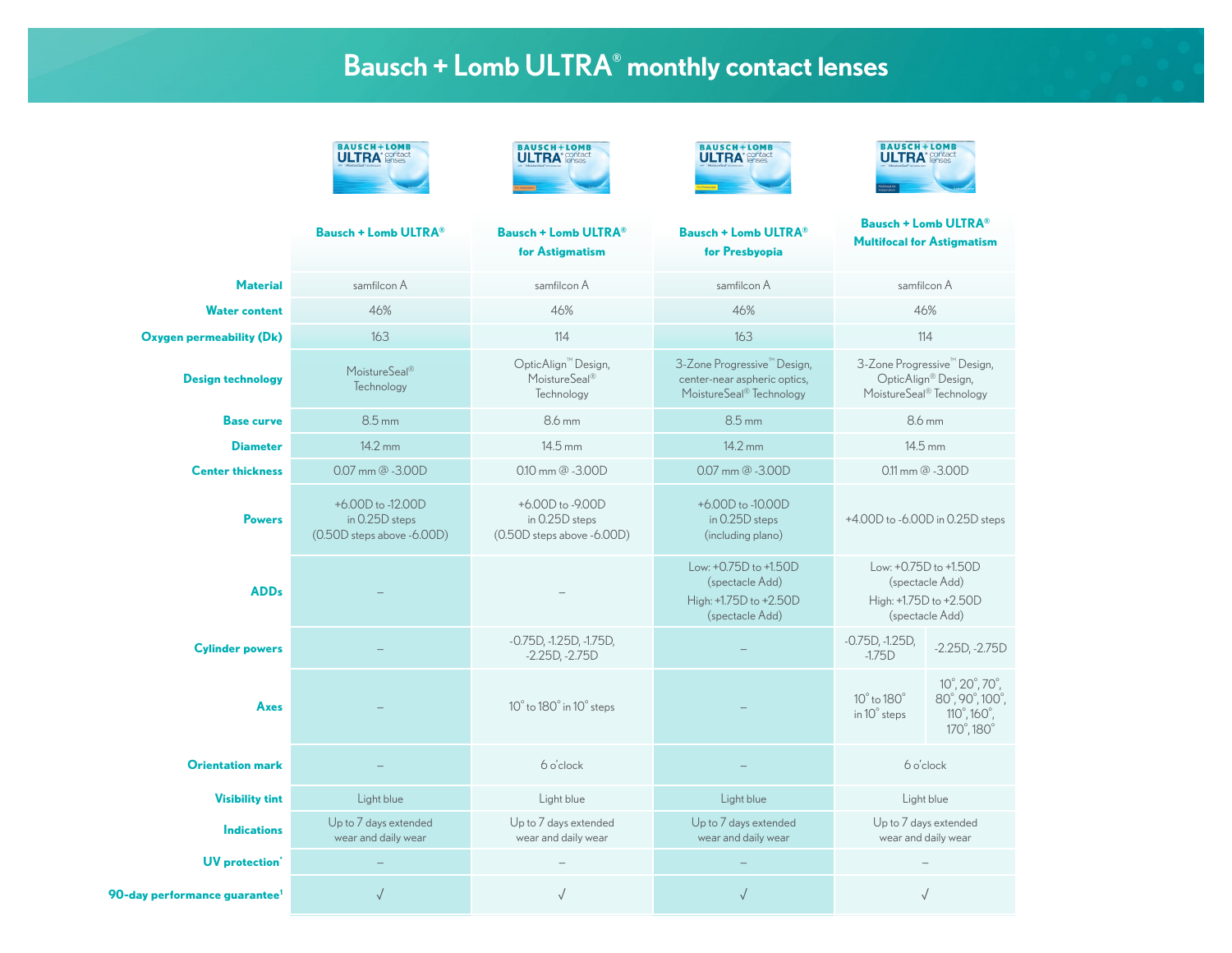#### INFUSE® and Biotrue® ONEday daily disposable contact lenses









|                                           | <b>INFUSE®</b>                                                      | <b>Biotrue® ONEday</b>                                              | <b>Biotrue® ONEday</b><br>for ASTIGMATISM                                                                         | <b>Biotrue® ONEday</b><br>for PRESBYOPIA                                                                          |  |
|-------------------------------------------|---------------------------------------------------------------------|---------------------------------------------------------------------|-------------------------------------------------------------------------------------------------------------------|-------------------------------------------------------------------------------------------------------------------|--|
| <b>Material</b>                           | kalifilcon A                                                        | nesofilcon A                                                        | nesofilcon A                                                                                                      | nesofilcon A                                                                                                      |  |
| <b>Water content</b>                      | 55%                                                                 | 78%                                                                 | 78%                                                                                                               | 78%                                                                                                               |  |
| <b>Oxygen transmissibility (Dk/t)</b>     | 134 @ -3.00D                                                        | 42 @ -3.00D                                                         | 42 @ -3.00D                                                                                                       | 42 @ -3.00D                                                                                                       |  |
| <b>Design technology</b>                  | ProBalance Technology <sup>™</sup>                                  | Surface Active<br>Technology <sup>™</sup>                           | Surface Active Technology <sup>™</sup> ,<br>Evolved<br>Peri-Ballast Design                                        | 3-Zone Progressive <sup>™</sup> Design,<br>center-near aspheric optics,<br>Surface Active Technology <sup>™</sup> |  |
| <b>Base curve</b>                         | 8.6 mm                                                              | 8.6 mm                                                              | 8.4 mm                                                                                                            | 8.6 mm                                                                                                            |  |
| <b>Diameter</b>                           | 14.2 mm                                                             | 14.2 mm                                                             | 14.5 mm                                                                                                           | 14.2 mm                                                                                                           |  |
| <b>Center thickness</b>                   | 0.08mm @ -3.00D                                                     | $0.10$ mm $@ -3.00D$                                                | $0.10$ mm $@ -3.00D$                                                                                              | $0.10$ mm $@ -3.00D$                                                                                              |  |
| <b>Powers</b>                             | +6.00D to -12.00D in 0.25D steps<br>$(0.50D$ steps above $-6.00D$ ) | +6.00D to -12.00D in 0.25D steps<br>$(0.50D$ steps above $-6.50D$ ) | +4.00D to -9.00D<br>(0.50D steps above -6.00D)                                                                    | +6.00D to -9.00D<br>in 0.25D steps<br>[including plano]                                                           |  |
| <b>ADDs</b>                               |                                                                     |                                                                     |                                                                                                                   | Low: +0.75D to +1.50D<br>(spectacle Add)<br>High: +1.75D to +2.50D<br>(spectacle Add)                             |  |
| <b>Cylinder powers</b>                    |                                                                     |                                                                     | -0.75D, -1.25D, -1.75D, -2.25D<br>in 0.25D steps and in<br>-2.75 Cylinder power<br>(sphere powers in 0.50D steps) |                                                                                                                   |  |
| Axes                                      |                                                                     |                                                                     | 10° to 180° (in 10° steps)<br>Varies by cylinder power*                                                           |                                                                                                                   |  |
| <b>Orientation mark</b>                   |                                                                     |                                                                     | 6 o'clock                                                                                                         |                                                                                                                   |  |
| <b>Visibility tint</b>                    | Light blue                                                          | Light blue                                                          | Light blue                                                                                                        | Light blue                                                                                                        |  |
| <b>Indications</b>                        | Daily wear                                                          | Daily wear                                                          | Daily wear                                                                                                        | Daily wear                                                                                                        |  |
| <b>UV</b> protection <sup>*</sup>         | $\sqrt{}$                                                           | $\sqrt{}$                                                           | $\sqrt{}$                                                                                                         |                                                                                                                   |  |
| 90-day performance guarantee <sup>1</sup> | $\sqrt{}$                                                           | $\sqrt{}$                                                           |                                                                                                                   | J                                                                                                                 |  |

\*Low Minus: Plano to -6.00D -0.75D -1.25D, and -1.75D Cyl. in Axis 10° to 180° -2.25D Cyl. in Axis 10°, 20°, 70° to 110°, and 160° to 180° -2.75D Cyl. in Axis 10°, 20°, 90°, and 160° to 180°

High Minus: -6.50D to -9.00D -0.75D, -1.25D, and -1.75D Cyl. in Axis 10°, 20°, 60° to 120°, and 160° to 180° -2.25D Cyl. in Axis 10°, 20°, 90°, and 160° to 180°

Plus: +0.25D to +4.00D -0.75D, -1.25D, and -1.75D Cyl. in Axis 10°, 20°, 70° to 110°, and 160° to 180° -2.25D Cyl. in Axis 10°, 20°, 80° to 100°, and 160° to 180°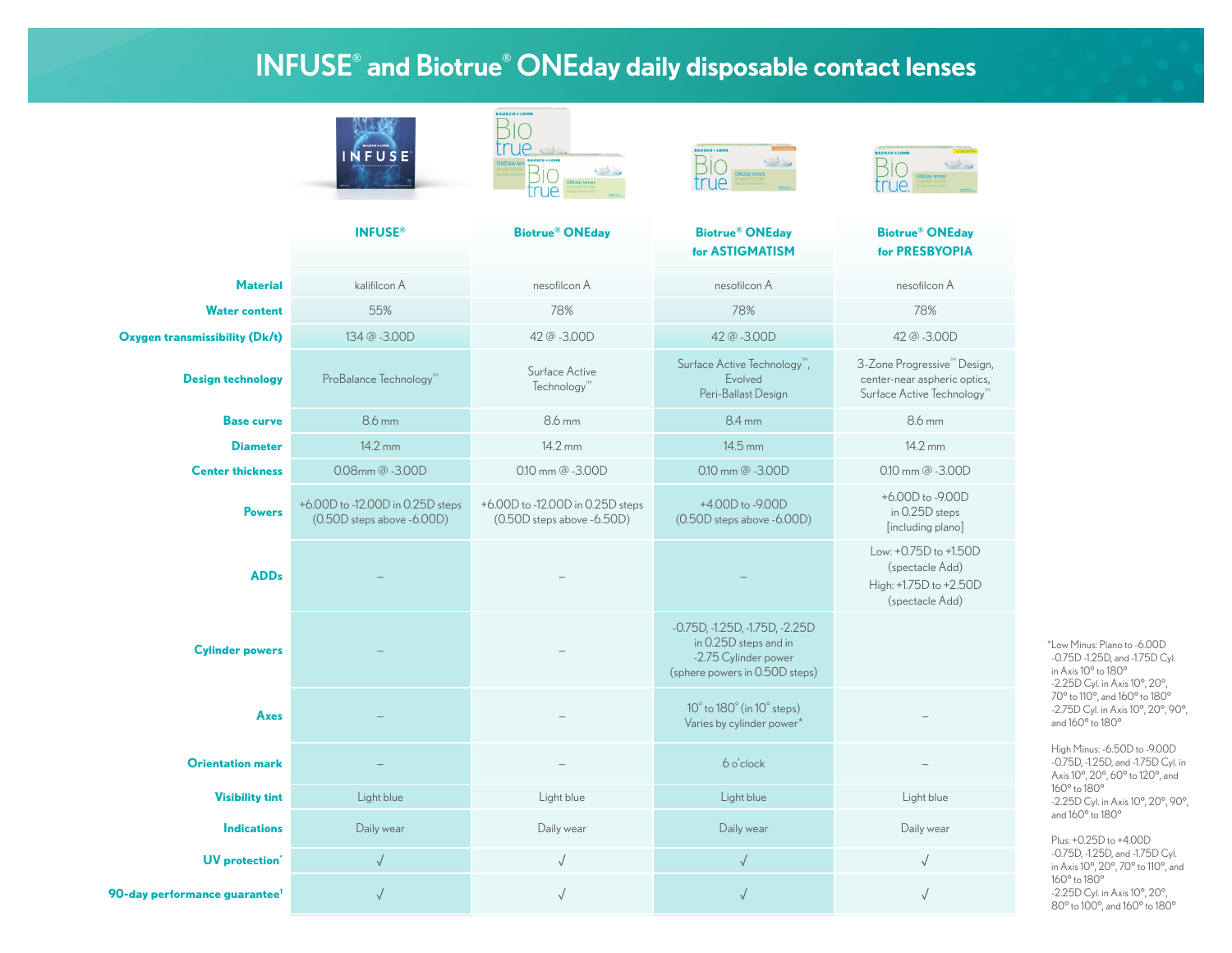## PureVision® 2 and PureVision® contact lenses

|                                           |                                                                           | PureVision                                                                                                   | PureVisio                                                                             |                                                                                                                                    | $1 + R/L$                                                                         |  |
|-------------------------------------------|---------------------------------------------------------------------------|--------------------------------------------------------------------------------------------------------------|---------------------------------------------------------------------------------------|------------------------------------------------------------------------------------------------------------------------------------|-----------------------------------------------------------------------------------|--|
|                                           | <b>PureVision®2</b>                                                       | PureVision®2<br><b>Toric For Astigmatism</b>                                                                 | PureVision®2<br><b>Multi-Focal For Presbyopia</b>                                     | <b>PureVision®</b>                                                                                                                 | <b>PureVision®</b><br><b>Multi-Focal</b>                                          |  |
| <b>Material</b>                           | balafilcon A                                                              | balafilcon A                                                                                                 | balafilcon A                                                                          | balafilcon A                                                                                                                       | balafilcon A                                                                      |  |
| <b>Water content</b>                      | 36%                                                                       | 36%                                                                                                          | 36%                                                                                   | 36%                                                                                                                                | 36%                                                                               |  |
| <b>Oxygen transmissibility (Dk/t)</b>     | 130 @ -3.00D <sup>2</sup>                                                 | $91@ - 3.00D^2$                                                                                              | 130 @ -3.00D <sup>2</sup>                                                             | 101@-3.00D <sup>2</sup>                                                                                                            | 101@-3.00D <sup>2</sup>                                                           |  |
| Design technology                         | Aspheric optics to reduce<br>inherent and induced<br>spherical aberration | Aspheric optics to reduce<br>inherent and induced<br>spherical aberration.<br>Auto Align Design <sup>™</sup> | Center-near aspheric<br>optics for natural transitions,<br>far to near                | Aspheric optics to reduce<br>inherent and induced<br>spherical aberration                                                          | Center-near aspheric<br>optics for natural transitions,<br>far to near            |  |
| <b>Base curve</b>                         | 8.6 mm                                                                    | 8.9 mm                                                                                                       | 8.6 mm                                                                                | 8.6 mm and 8.3 mm                                                                                                                  | 8.6 mm                                                                            |  |
| <b>Diameter</b>                           | 14.0 mm                                                                   | 14.5 mm                                                                                                      | 14.0 mm                                                                               | 14.0 mm                                                                                                                            | 14.0 mm                                                                           |  |
| <b>Center thickness</b>                   | 0.07 mm @ -3.00D                                                          | $0.10$ mm @ $-3.00D$                                                                                         | 0.07 mm @ -3.00D                                                                      | $0.09$ mm @ $-3.00D$                                                                                                               | 0.09 mm @ -3.00D                                                                  |  |
| <b>Powers</b>                             | +6.00D to -12.00D<br>in 0.25D steps<br>$(0.50D$ steps above $-6.00D$ )    | +6.00D to -9.00D<br>in 0.25D steps<br>$(0.50D$ steps above $-6.00D$ )                                        | +6.00D to -10.00D<br>in 0.25D steps                                                   | 8.6mm BC: +6.00D to -12.00D<br>in 0.25D steps<br>$(0.50D$ steps above $-6.00D$ )<br>8.3mm BC: - 0.25D to - 6.00D<br>in 0.25D steps | +6.00D to -10.00D<br>in 0.25D steps                                               |  |
| <b>ADDs</b>                               |                                                                           |                                                                                                              | Low: +0.75D to +1.50D<br>(spectacle Add)<br>High: +1.75D to +2.50D<br>(spectacle Add) |                                                                                                                                    | Low: up to +1.50D<br>(spectacle Add)<br>High: +1.75D to +2.50D<br>(spectacle Add) |  |
| <b>Cylinder powers</b>                    |                                                                           | -0.75D, -1.25D, -1.75D, -2.25D                                                                               |                                                                                       |                                                                                                                                    |                                                                                   |  |
| Axes                                      |                                                                           | $10^{\circ}$ to $180^{\circ}$ (in $10^{\circ}$ steps)                                                        |                                                                                       |                                                                                                                                    |                                                                                   |  |
| <b>Orientation mark</b>                   |                                                                           | 6 o'clock                                                                                                    |                                                                                       |                                                                                                                                    |                                                                                   |  |
| <b>Visibility tint</b>                    | Light blue                                                                | Light blue                                                                                                   | Light blue                                                                            | Light blue                                                                                                                         | Light blue                                                                        |  |
| <b>Indications</b>                        | Daily wear or up to<br>30 days continuous wear                            | Daily wear or up to<br>30 days continuous wear                                                               | Daily wear or up to<br>30 days continuous wear                                        | Daily wear or up to<br>30 days continuous wear                                                                                     | Daily wear or up to<br>30 days continuous wear                                    |  |
| <b>UV</b> protection <sup>*</sup>         |                                                                           |                                                                                                              |                                                                                       |                                                                                                                                    |                                                                                   |  |
| 90-day performance guarantee <sup>1</sup> | $\sqrt{}$                                                                 |                                                                                                              |                                                                                       |                                                                                                                                    |                                                                                   |  |